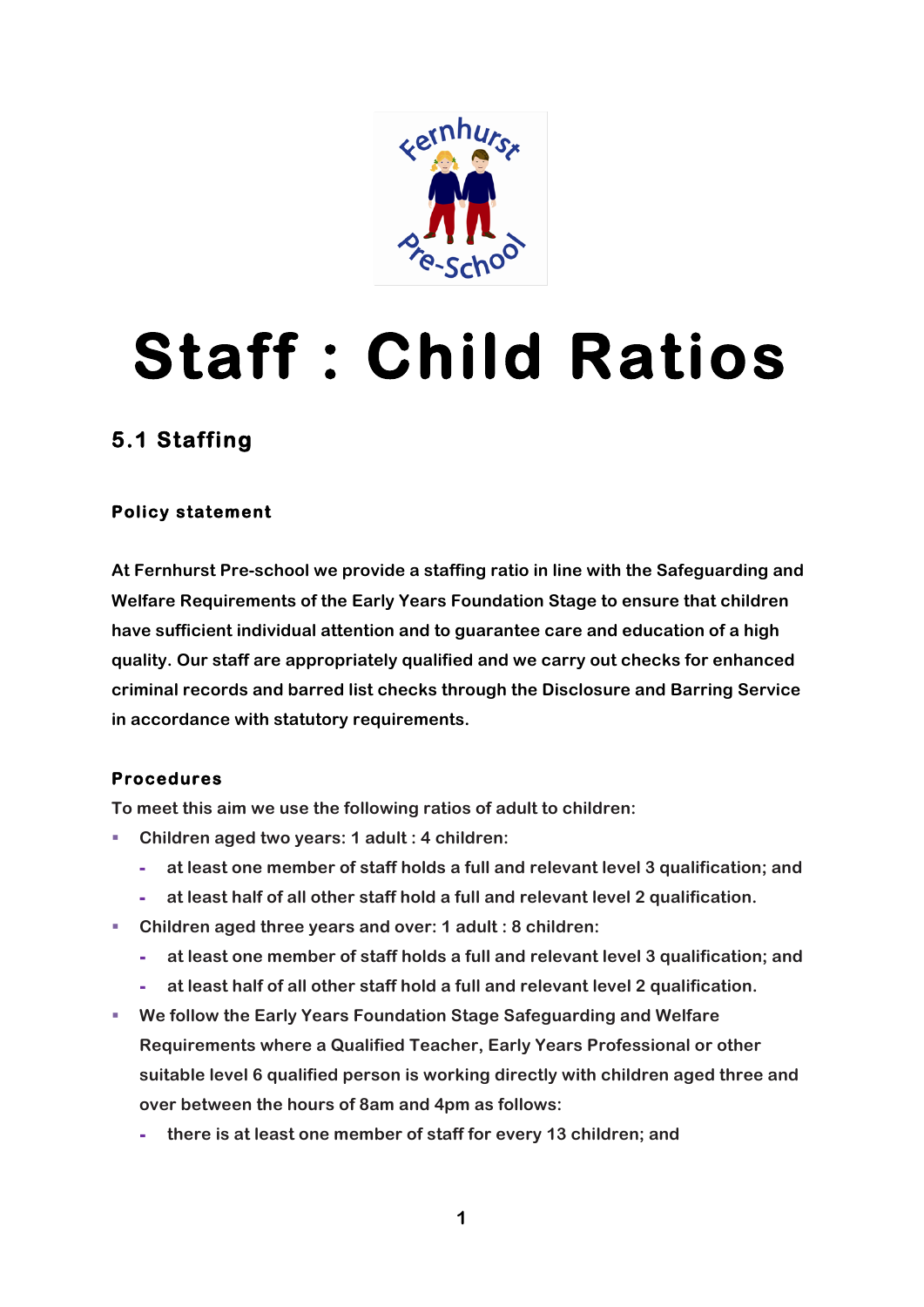- **- at least one other member of staff holds a full and relevant level 3 qualification.**
- § **The number of children for each key person takes into account the individual needs of the children and the capacity of the individual key person to manage their cohort.**
- We only include those aged 17 years or older within our ratios. Where they are **competent and responsible, we may include students on long-term placements and regular volunteers.**
- § **A minimum of two staff are on duty at any one time; one of whom is a senior member of staff.**
- § **Our Manager deploys our staff, students and volunteers to give adequate supervision of indoor and outdoor areas, ensuring that children are usually within sight and hearing of staff, and always within sight or hearing of staff at all times.**
- All staff are deployed according to the needs of the setting and the children **attending.**
- § **Our staff, students and volunteers inform their colleagues if they have to leave their area and tell colleagues where they are going.**
- § **Our staff, students and volunteers focus their attention on children at all times and do not spend time in social conversation with colleagues while they are working with children.**
- § **We assign each child a key person to help the child become familiar with the setting from the outset and to ensure that each child has a named member of staff with whom to form a relationship. The key person plans with parents for the child's well-being and development in the setting. The key person meets regularly with the family for discussion and consultation on their child's progress and offers support in guiding their development at home.**
- § **We hold regular staff meetings to undertake curriculum planning and to discuss children's progress, their achievements and any difficulties that may arise from time to time.**
- **EXECT Staff take a lunch break away from the children during a full working day.**

| This policy was adopted by       | <b>Fernhurst Pre-school</b> | (name of  |
|----------------------------------|-----------------------------|-----------|
|                                  |                             | provider) |
| On                               |                             | (date)    |
| Date to be reviewed              |                             | (date)    |
| Signed on behalf of the provider |                             |           |